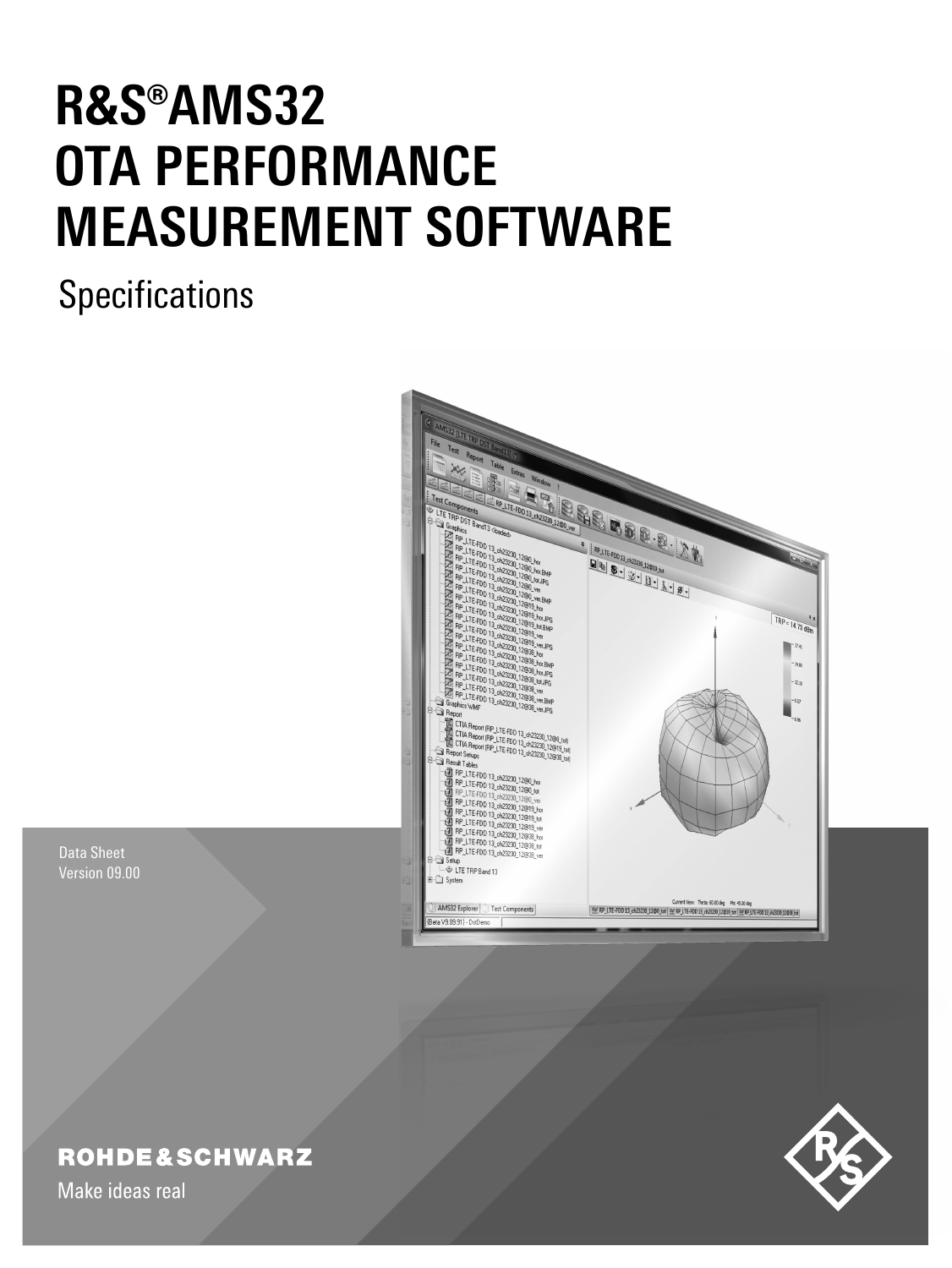## **CONTENTS**

| R&S®AMS32-K34A option for extension of stand-alone GNSS measurements for technologies Galileo and BeiDou 6 |  |
|------------------------------------------------------------------------------------------------------------|--|
|                                                                                                            |  |
|                                                                                                            |  |
|                                                                                                            |  |
|                                                                                                            |  |
|                                                                                                            |  |
|                                                                                                            |  |
|                                                                                                            |  |
|                                                                                                            |  |
|                                                                                                            |  |
|                                                                                                            |  |
|                                                                                                            |  |
|                                                                                                            |  |
|                                                                                                            |  |
|                                                                                                            |  |
|                                                                                                            |  |
|                                                                                                            |  |
|                                                                                                            |  |
|                                                                                                            |  |
|                                                                                                            |  |
|                                                                                                            |  |
|                                                                                                            |  |
|                                                                                                            |  |
|                                                                                                            |  |
|                                                                                                            |  |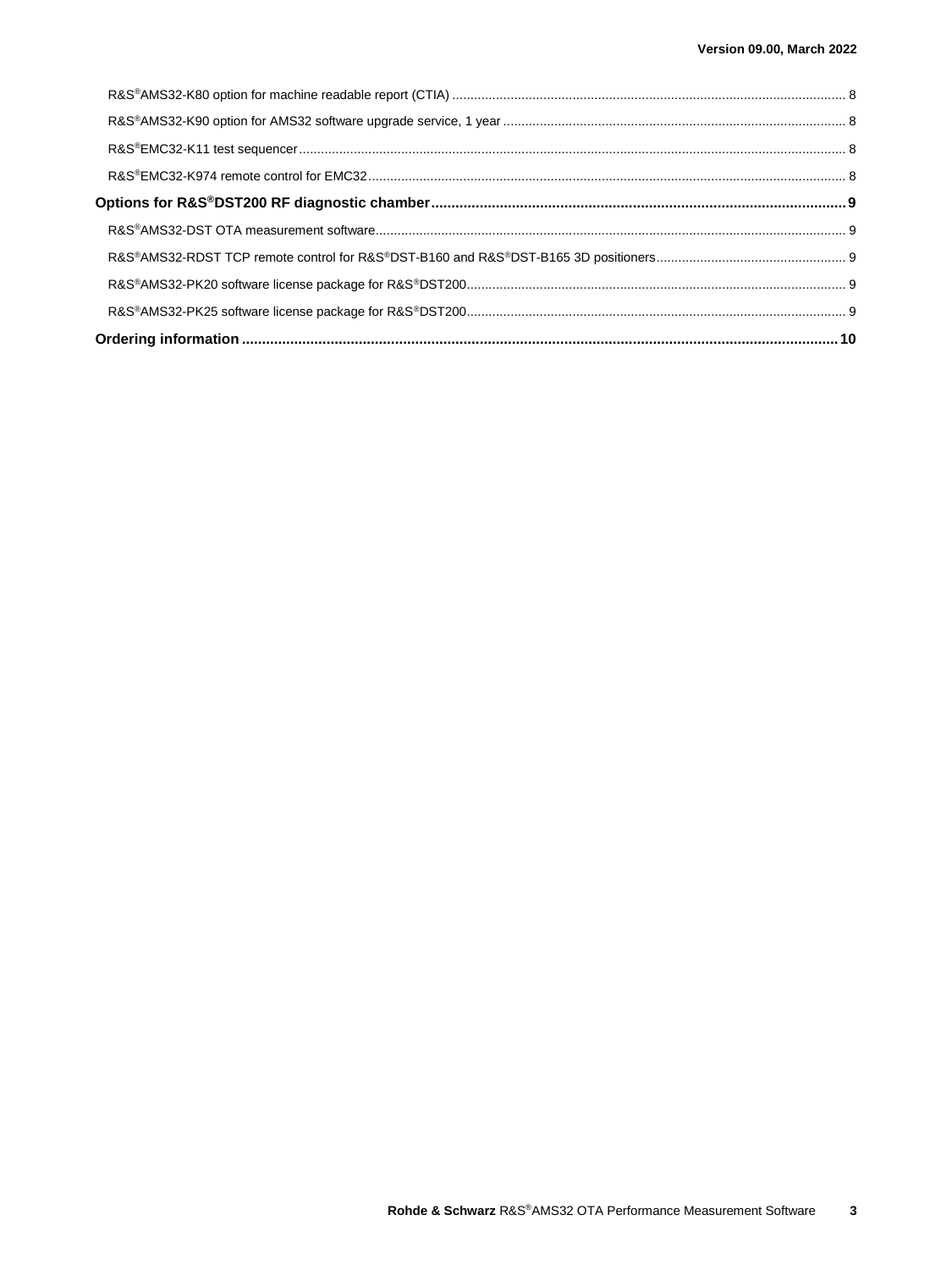## <span id="page-3-0"></span>**System requirements <sup>1</sup>**

| Operating system                | Windows 10 (64 bit), Windows 7 (32 and 64 bit)                                         |
|---------------------------------|----------------------------------------------------------------------------------------|
| <b>CPU</b>                      | Intel Core models or compatible models with a core speed > 2.4 GHz                     |
| Free RAM                        | $\geq$ 16 Gbyte                                                                        |
| Free hard disk space            | $\ge$ 512 Gbyte, usage of SDD recommended                                              |
| Screen resolution               | $\geq$ 1280 × 1024 pixel, 65536 colors (higher resolution strongly recommended);       |
|                                 | screen size: at least 17"                                                              |
| Measuring instrument connection | IEEE bus interface from National Instruments with the latest available IEEE-488 driver |
|                                 | (compatible cards from other manufacturers are not supported)                          |
|                                 | $\geq$ 100 Mbit LAN interface                                                          |
| NI VISA driver                  | National Instruments VISA I/O library with optional NI GPIB interface card:            |
|                                 | Compatible GPIB cards from other manufactures are not supported!                       |
|                                 | Not included in CD image.                                                              |
| Software update                 | The integrated software update manager requires internet access for querying the       |
|                                 | Rohde & Schwarz website on updates and important messages.                             |
| Open source acknowledgement     | The R&S®AMS32 OTA performance measurement software contains open source software       |
|                                 | packages. Copies of the respective licenses are included in the "R&S®AMS32 OTA         |
|                                 | performance measurement software open source acknowledgement". Please refer to the     |
|                                 | download area at www.emc32.rohde-schwarz.com.                                          |

## <span id="page-3-1"></span>**Base software**

l

## <span id="page-3-2"></span>**R&S®AMS32 OTA performance measurement software**

| Standards                    | CTIA 3.7 or higher                                                                                 |
|------------------------------|----------------------------------------------------------------------------------------------------|
|                              | 3GPP TS 34.114                                                                                     |
|                              | Verizon Wireless proprietary standards                                                             |
| Measured parameters          | total radiated power (TRP)                                                                         |
|                              | near-horizon partial radiated power (NHPRP) (at different angles, upper and lower                  |
|                              | hemisphere)                                                                                        |
|                              | total isotropic sensitivity (TIS)                                                                  |
|                              | near-horizon partial isotropic sensitivity (NHPIS) (at different angles, upper and lower           |
|                              | hemisphere)                                                                                        |
|                              | antenna gain, efficiency, directivity                                                              |
| Key features                 | • over-the-air (OTA) measurements on mobile phones (one or more options required,                  |
|                              | see below)                                                                                         |
|                              | intermediate sensitivity tests on mobile phones<br>٠                                               |
|                              | • desense tests on mobile phones                                                                   |
|                              | passive antenna measurements                                                                       |
|                              | • conducted and radiated tests                                                                     |
|                              | path loss and range calibration<br>$\bullet$                                                       |
|                              | • ripple test in line with CTIA                                                                    |
|                              | anechoic chamber validation in line with 3GPP                                                      |
|                              | anechoic chamber validation in line with WMF                                                       |
|                              | $\bullet$ R&D mode                                                                                 |
|                              | viewer mode                                                                                        |
|                              | • sequencer (ability to run multiple tests in sequential order with little or no user interaction) |
|                              | • configuration through intuitive GUI                                                              |
| Reporting                    | HTML, RTF, PDF                                                                                     |
|                              | 3D graphics                                                                                        |
| <b>Test instruments</b>      |                                                                                                    |
| Passive antenna measurements | R&S®ZVx, R&S®ZNx                                                                                   |
| Total radiated power (TRP)   | R&S®NRP2, R&S®NRP-Zxx, R&S®FSx, R&S®ZVL, R&S®NRQ6                                                  |

<sup>&</sup>lt;sup>1</sup> If your PC does not meet these requirements, the performance of the software may be impaired.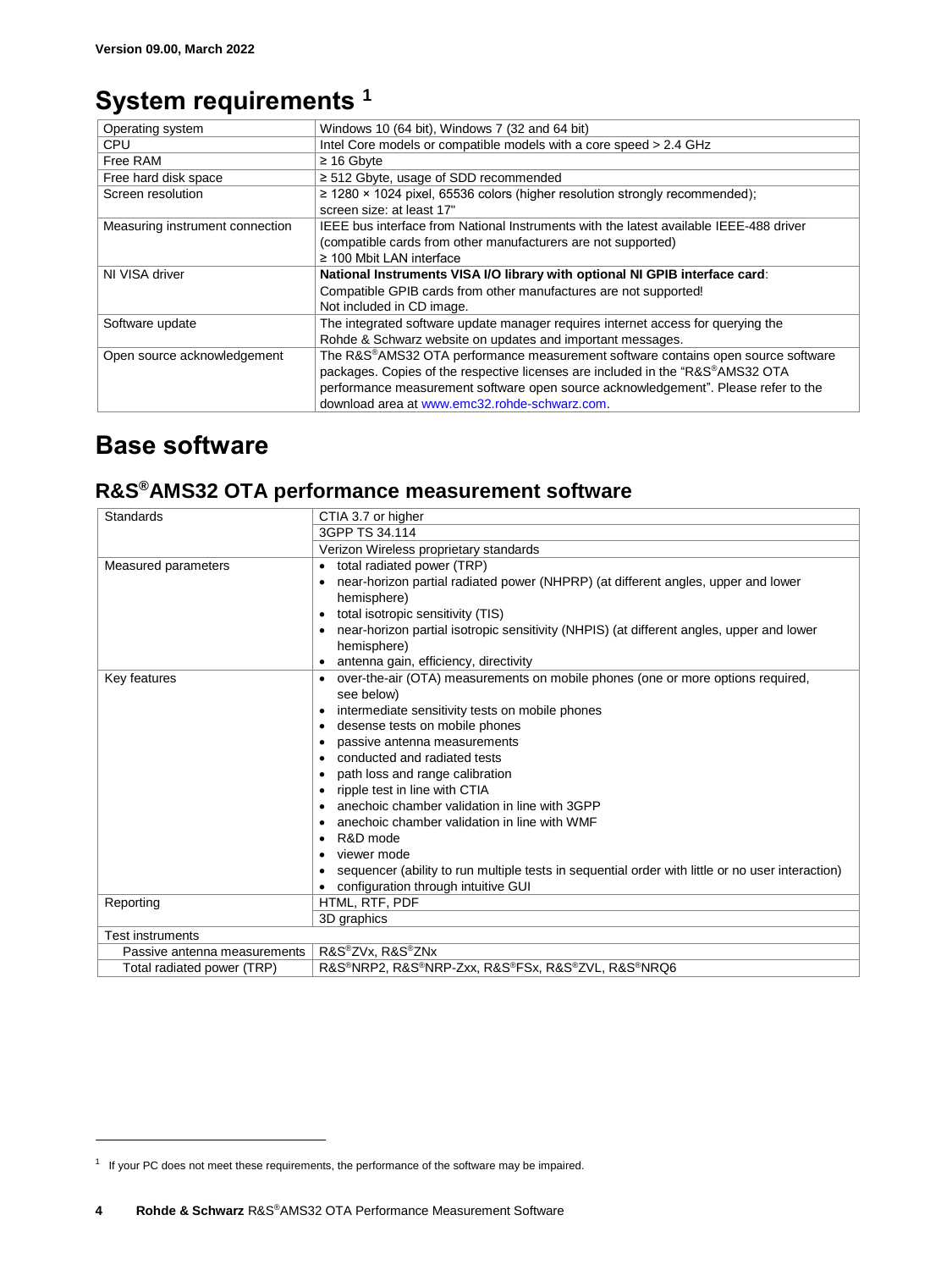# <span id="page-4-0"></span>**Options**

## <span id="page-4-1"></span>**R&S®AMS32-K22 option for GSM, GPRS, EDGE**

| Standards        | CTIA 3.7 or higher     |
|------------------|------------------------|
|                  | 3GPP TS 34.114         |
| Test instruments | R&S®CMU200, R&S®CMW500 |

#### <span id="page-4-2"></span>**R&S®AMS32-K23 option for CDMA, CDMA2000®, 1xRTT, 1xEV-DO**

| Standard            | maher<br>or                              |
|---------------------|------------------------------------------|
| -<br>nst<br>ruments | <b>CMW500</b><br>R&S®<br>CMU200.<br>۰۲۵۰ |

#### <span id="page-4-3"></span>**R&S®AMS32-K24 option for WCDMA, HSPA**

| Standards        | CTIA 3.7 or higher     |
|------------------|------------------------|
|                  | 3GPP TS 34.114         |
| Test instruments | R&S®CMU200, R&S®CMW500 |

#### <span id="page-4-4"></span>**R&S®AMS32-K25 option for WLAN, Bluetooth®**

| Standard               | CWG 2.0 or higher                          |
|------------------------|--------------------------------------------|
| Test instruments       |                                            |
| Bluetooth <sup>®</sup> | R&S®CBT. R&S®CBT32. R&S®CMU200. R&S®CMW500 |
| <b>WLAN</b>            | R&S®CMW500. R&S®CMW270                     |

#### <span id="page-4-5"></span>**R&S®AMS32-K271 option for TD-SCDMA**

| $\sim$ | . .<br>. .<br>                               |
|--------|----------------------------------------------|
| -      | $\ldots$ $\mathsf{M}\mathsf{M}^{\mathsf{H}}$ |
| ו וש   | 500                                          |

#### <span id="page-4-6"></span>**R&S®AMS32-K28 option for A-GPS (GSM, CDMA, WCDMA)**

| Standard         | or hiaher<br>$\mathbf{H}$<br>ו. טר   |
|------------------|--------------------------------------|
| ⊺est instruments | R&S®CMW500<br><b>R&amp;S®CMU200.</b> |
|                  | . R&S®SMBV100A<br>R&S®SMU200A,       |

#### <span id="page-4-7"></span>**R&S®AMS32-K29 option for LTE (FDD, TDD), SISO**

| Standards            | CTIA 3.7 or higher<br>3GPP TS 34.114 |
|----------------------|--------------------------------------|
| ⊺est<br>t instrument | R&S <sup>®</sup> CMW500              |

### <span id="page-4-8"></span>**R&S®AMS32-K30 option for LTE (FDD, TDD), ECC, CA**

| <b>Standards</b> | • CTIA 3.7 or higher<br>$\bullet$ 3GPP TS 34.114 |
|------------------|--------------------------------------------------|
|                  | Verizon Wireless, proprietary                    |
|                  | • 2CC carrier aggregation                        |
| Test instrument  | R&S®CMW500                                       |

#### <span id="page-4-9"></span>**R&S®AMS32-K30A option for LTE-Advanced (FDD, TDD),**

| Standards       | • CTIA 3.7 or higher                          |
|-----------------|-----------------------------------------------|
|                 | $\bullet$ 3GPP TS 34.114                      |
|                 | • Verizon Wireless, proprietary               |
|                 | $\bullet$ LTE-U, 3CC, 4CC carrier aggregation |
| Test instrument | R&S®CMW500                                    |

#### <span id="page-4-10"></span>**R&S®AMS32-K30L option for LTE license assisted access (LAA)**

| $\sim$<br>าnaar∟<br>ಎಡ            | higher                        |
|-----------------------------------|-------------------------------|
| ruments<br>$\mathbf{a}$<br>-INST. | <b>CMW500</b><br>یں رے<br>RQ. |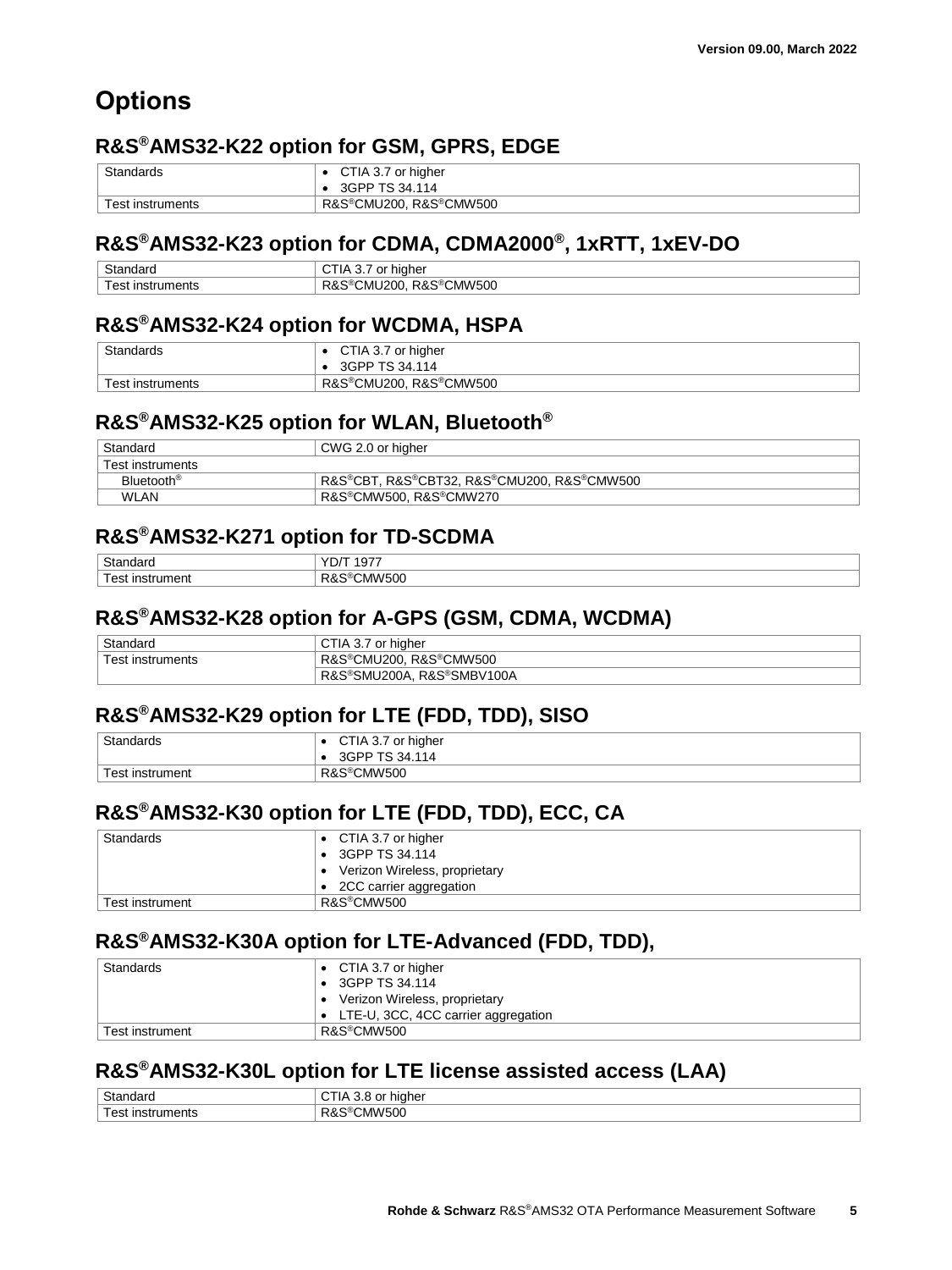#### <span id="page-5-0"></span>**R&S®AMS32-K34A option for extension of stand-alone GNSS measurements for technologies Galileo and BeiDou**

| Standaro                 | higher<br>or<br>$\mathbf{H}$<br>J.                                          |
|--------------------------|-----------------------------------------------------------------------------|
| ∣est<br>ruments<br>ınstı | 100B<br>R&S®SMBV .<br>D<br>100A<br>SMB<br>$\cdot$ M $^{\circ}$<br>ĸΔ<br>. . |

#### <span id="page-5-1"></span>**R&S®AMS32-K34 option for stand-alone GNSS measurements**

| $\sim$      | niaher<br>- 17<br>ີ<br>ີ         |
|-------------|----------------------------------|
| -<br>ıments | ∪U₽<br>. .<br>ושר<br>л.<br>_____ |

#### <span id="page-5-2"></span>**R&S®AMS32-K35 option for LTE Cat M1, NB-IoT**

| $\sim$<br>⊶udaruJ<br>17 ה | higher                |
|---------------------------|-----------------------|
| -<br>---<br>umer<br>.     | CMW500<br>$\ddot{\,}$ |

#### <span id="page-5-3"></span>**R&S®AMS32-K36 option for Bluetooth® low energy**

| $\sim$<br>andard<br>эiа     | (planned<br>ິ                                                            |
|-----------------------------|--------------------------------------------------------------------------|
| ∗ہ⊿ .<br>instrument<br>- 55 | $\sum_{i=1}^{n} a_i$<br>CMW500<br>∽<br>…MW^∵<br>R&S৺<br>,,,<br>۲۵ ک<br>. |

#### <span id="page-5-4"></span>**R&S®AMS32-K37 option for A-GNSS with location based services (LBS) server, base option**

| $\sim$<br>`≏ndaru<br>صا د        | higher                                                                       |
|----------------------------------|------------------------------------------------------------------------------|
| $\alpha$<br>⊥instruments<br>- 55 | <b>N500</b><br>$RAS^\circledR$<br>00A<br>∴MMط<br>'∿ا⁄اٽ<br>$\cdot$<br>$\sim$ |

#### <span id="page-5-5"></span>**R&S®AMS32-K37B option for A-BeiDou for LTE**

| <b>Standard</b> | --                                                  |
|-----------------|-----------------------------------------------------|
| ments           | 100E<br>R&.<br>۰ο<br>:SMP:<br>CMW500<br><b>ROLL</b> |

#### <span id="page-5-6"></span>**R&S®AMS32-K37F option for A-GNSS multi-frequency**

| Standard                      | higher                                        |
|-------------------------------|-----------------------------------------------|
| †ء⊿ َ،<br>` instruments<br>பை | R&S®SMBV<br>$\sqrt{100B}$<br>∵R&∟<br>'CMW500. |

#### <span id="page-5-7"></span>**R&S®AMS32-K37L option for A-GNSS with LBS server, LTE**

| $\sim$<br>Standard                                       | higher                                      |
|----------------------------------------------------------|---------------------------------------------|
| $\overline{\phantom{0}}$<br>∵ınstruments<br>'≏ہ<br>ادت ت | CMW500<br>∘ ⊂<br>00A<br>∹MBV<br>. 58<br>۲Oх |

#### <span id="page-5-8"></span>**R&S®AMS32-K38 option for OTA testing on V2X components**

| $\sim$           | $\sim$<br>าdaro<br>ے ہ<br>hır<br>oton<br>- \/<br>ડાતા<br>$-25 -$ |
|------------------|------------------------------------------------------------------|
| ruments<br>INSTI | n o<br>00B<br>CMW500<br>oΜB۷<br>κα<br>₹ ∿                        |

#### <span id="page-5-9"></span>**R&S®AMS32-K48 option for triggered vector network analyzer (VNA) measurements**

| Test method      | passive antenna measurements.                                 |
|------------------|---------------------------------------------------------------|
|                  | triggered VNA measurements with continuous mode of positioner |
| Test instruments | R&S®ZVx. R&S®ZNx                                              |

#### <span id="page-5-10"></span>**R&S®AMS32-K49 option for visualization of far-field (FF) antenna measurements**

| Test method      | passive antenna measurements,                   |
|------------------|-------------------------------------------------|
|                  | visualization of far-field antenna measurements |
| Test instruments | R&S®ZVx. R&S®ZNx                                |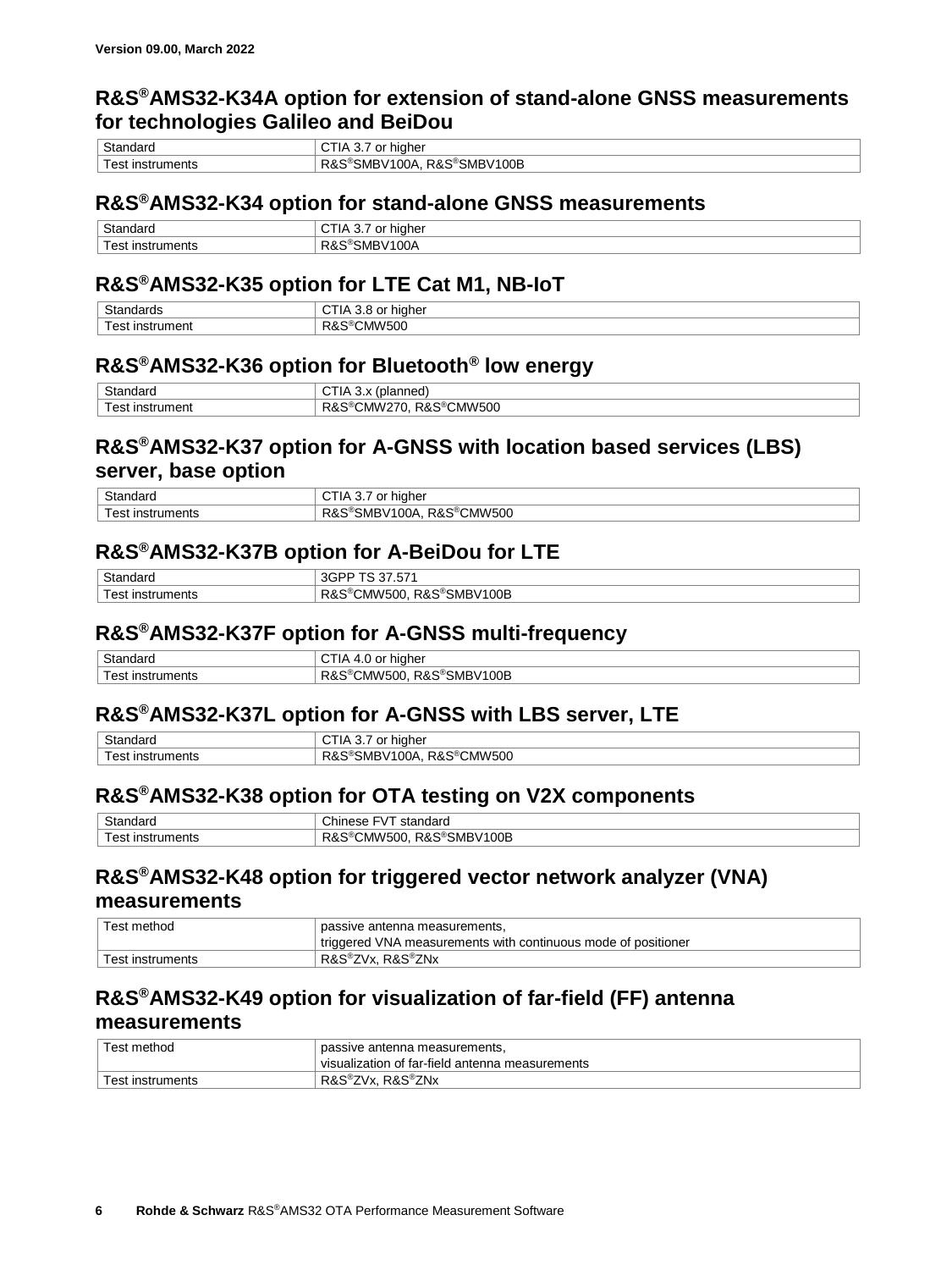#### <span id="page-6-0"></span>**R&S®AMS32-K50 option for near-field – far-field (NF-FF transformation)**

| - - - - - -<br>100<br>.           | .<br>nents<br>ше<br>ar.               |
|-----------------------------------|---------------------------------------|
| $\overline{\phantom{0}}$<br><br>. | n o<br>ZNx<br><br>$\mathbf{v}$<br>. . |

#### <span id="page-6-1"></span>**R&S®AMS32-K50G option for calculation of arbitrary ground material**

| Test method      | passive antenna measurements,                                                     |
|------------------|-----------------------------------------------------------------------------------|
|                  | calculation of radiation characteristics of a DUT over arbitrary ground materials |
| Test instruments | R&S®ZVx. R&S®ZNx                                                                  |

#### <span id="page-6-2"></span>**R&S®AMS32-K50P option for PEC correction over metal ground plane**

| Test method      | passive antenna measurements,                           |
|------------------|---------------------------------------------------------|
|                  | PEC correction for measurements over metal ground plane |
| Test instruments | R&S®ZVx, R&S®ZNx                                        |

#### <span id="page-6-3"></span>**R&S®AMS32-K51 option for probe correction (NF-FF transformation)**

| المستحاظ والمسار<br>noc        | nents<br>אחו<br>апе<br>$\overline{\phantom{a}}$                         |
|--------------------------------|-------------------------------------------------------------------------|
| $\triangle$<br>າents<br>.<br>. | י כם<br>°∠Nx<br><b>A.</b><br>^<br>v ∧.<br>w<br>$\overline{\phantom{a}}$ |
|                                |                                                                         |

#### <span id="page-6-4"></span>**R&S®AMS32-K52 option for visualization of equivalent currents (NF-FF transformation)**

| ∩ct<br>----<br>moo<br>பெ              | nents<br>'n.<br>nna<br>- 1170<br>anter<br>ᄓᅿ<br>. <i>.</i><br>шсаэисг |
|---------------------------------------|-----------------------------------------------------------------------|
| $\sim$<br>---<br>iments<br>INST<br>பெ | no.<br>R &<br>∵Nx<br>$\mathbf{v}$<br>$\sim$<br>л.                     |

#### <span id="page-6-5"></span>**R&S®AMS32-K52U option for user defined surface currents (NF-FF transformation)**

| $\sim$ $\sim$ $\sim$ $\sim$ $\sim$ $\sim$<br>netnoc<br>est | pass<br>้<br>หนายการ<br>sive.<br>antenna<br>neasur<br>vc |
|------------------------------------------------------------|----------------------------------------------------------|
| $\alpha$<br>uments<br>nstrun<br>- 31                       | ີ®ZNx<br>ס רו<br>R&<br>$\cdot$<br>'VX.<br>۲α٥<br>-       |

#### <span id="page-6-6"></span>**R&S®AMS32-K53 option for, spherical wave expansion (SWE) (NF-FF transformation)**

| $\sim$<br>noc<br>$\overline{\phantom{a}}$ | nents<br>n,<br>antenna<br>. .<br>71 L                 |
|-------------------------------------------|-------------------------------------------------------|
| $\sim$<br>ments<br>nstr                   | ∛ZNx<br>$\sim$ $V^{\prime}$<br>۲ĸ.<br>к п<br>w<br>, . |

#### <span id="page-6-7"></span>**R&S®AMS32-K54 option for DUT offset correction**

| Test method      | OTA measurements<br>passive antenna measurements.         |
|------------------|-----------------------------------------------------------|
| ⊺est instruments | R&S®CMW500<br>$R\&S^\circledast$<br>®ZNx.<br>್R&ಎ<br>7Vx. |

#### <span id="page-6-8"></span>**R&S®AMS32-K55 option for AUT phase center calculation**

| 'noc           | nents<br>nna<br>anter<br>$\blacksquare$<br>ᄓ<br>. <i>.</i><br>וסו             |
|----------------|-------------------------------------------------------------------------------|
| iments<br>וריו | <u>ີ</u><br>רז<br>∕Nv<br>$\mathbf{v}$<br>$\sim$ $\sim$ $\sim$<br>ໍ້<br>1 Y.A. |

#### <span id="page-6-9"></span>**R&S®AMS32-K56 option for pattern measurements for AUT with active antennas (NF-FF transformation)**

| $\sim$ + $\sim$ $\sim$<br>est<br>metnoc | nnn<br>antenna<br>antenna<br>urements<br>with<br>reterence<br>measuren<br>ssive      |
|-----------------------------------------|--------------------------------------------------------------------------------------|
| +ء△<br>ruments<br>ınstr<br>շப           | _.งx. R&S®P <sup>—∽</sup><br>D 9<br>7Nx.<br>'VX.<br>₹ ∧.<br>$\overline{\phantom{a}}$ |

#### <span id="page-6-10"></span>**R&S®AMS32-K57 option for antenna tests with frequency converting DUT**

| Test method      | passive antenna measurements,               |
|------------------|---------------------------------------------|
|                  | antenna tests with frequency converting DUT |
| Test instruments | R&S®ZVx. R&S®ZNx                            |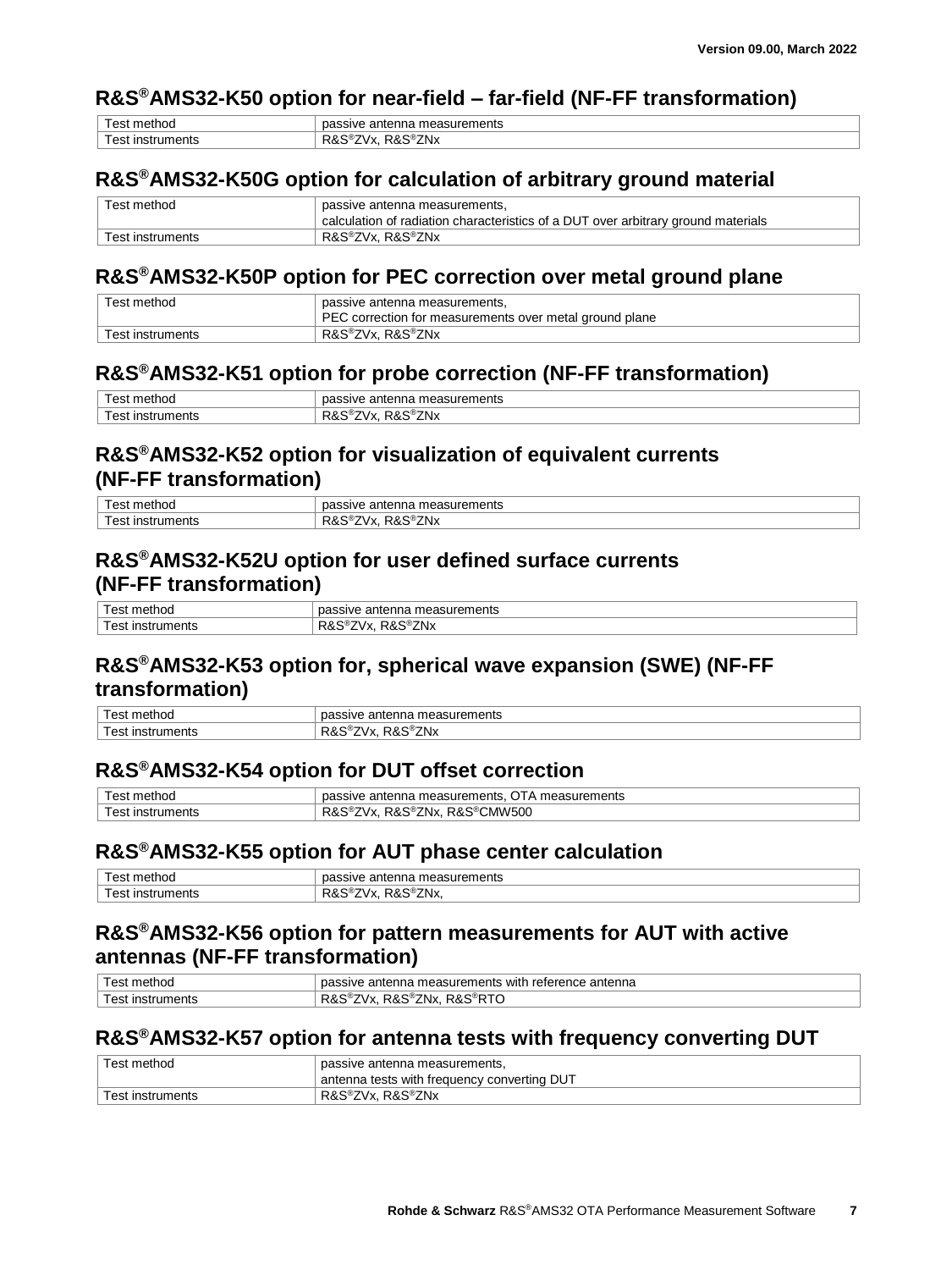#### <span id="page-7-0"></span>**R&S®AMS32-K58 option for RF measurements with digitally modulated signals**

| Test method      | passive antenna measurements,<br>RF measurements on 5G NR, LTE and IEEE802.11ad signals (EVM, EIRP, ACLR) |
|------------------|-----------------------------------------------------------------------------------------------------------|
| Test instruments | R&S®FSWx, R&S®SMW200A                                                                                     |

#### <span id="page-7-1"></span>**R&S®AMS32-K58D option for RF measurements with digitally modulated signals**

| Test method      | passive antenna measurements,                                                          |  |  |
|------------------|----------------------------------------------------------------------------------------|--|--|
|                  | RF measurements with digitally modulated signals for two R&S®SMW200A signal generators |  |  |
| Test instruments | R&S®SMW200A                                                                            |  |  |

#### <span id="page-7-2"></span>**R&S®AMS32-K59N option for phase measurement with multiple R&S®NRQ6 power sensors**

| Test method      | passive antenna measurements,<br>phase measurement with multiple R&S <sup>®</sup> NRQ6 frequency selective power sensors,<br>up to 3 units |
|------------------|--------------------------------------------------------------------------------------------------------------------------------------------|
| Test instruments | R&S®NRO6                                                                                                                                   |

#### <span id="page-7-3"></span>**R&S®AMS32-K80 option for machine readable report (CTIA)**

| ົົ້<br>udiu | .<br>IG.<br> |
|-------------|--------------|
| es          | $\sim$       |
| $\cdots$    | n o          |
| ınstı       | …MW!∽′       |
| чени        | 50U          |

#### <span id="page-7-4"></span>**R&S®AMS32-K90 option for AMS32 software upgrade service, 1 year**

Test software for base software: R&S®AMS32, R&S®AMS32-DST

#### <span id="page-7-5"></span>**R&S®EMC32-K11 test sequencer**

| Key features | sequential test runs for OTA measurements with R&S®AMS32                |  |  |  |  |
|--------------|-------------------------------------------------------------------------|--|--|--|--|
|              | test plan for different categories                                      |  |  |  |  |
|              | individual and comprehensive reports in line with customer requirements |  |  |  |  |

#### <span id="page-7-6"></span>**R&S®EMC32-K974 remote control for EMC32**

| Key features | TCP based remote control interface    |
|--------------|---------------------------------------|
|              | test control: create, run, save, load |
|              | NF-FF transformation control          |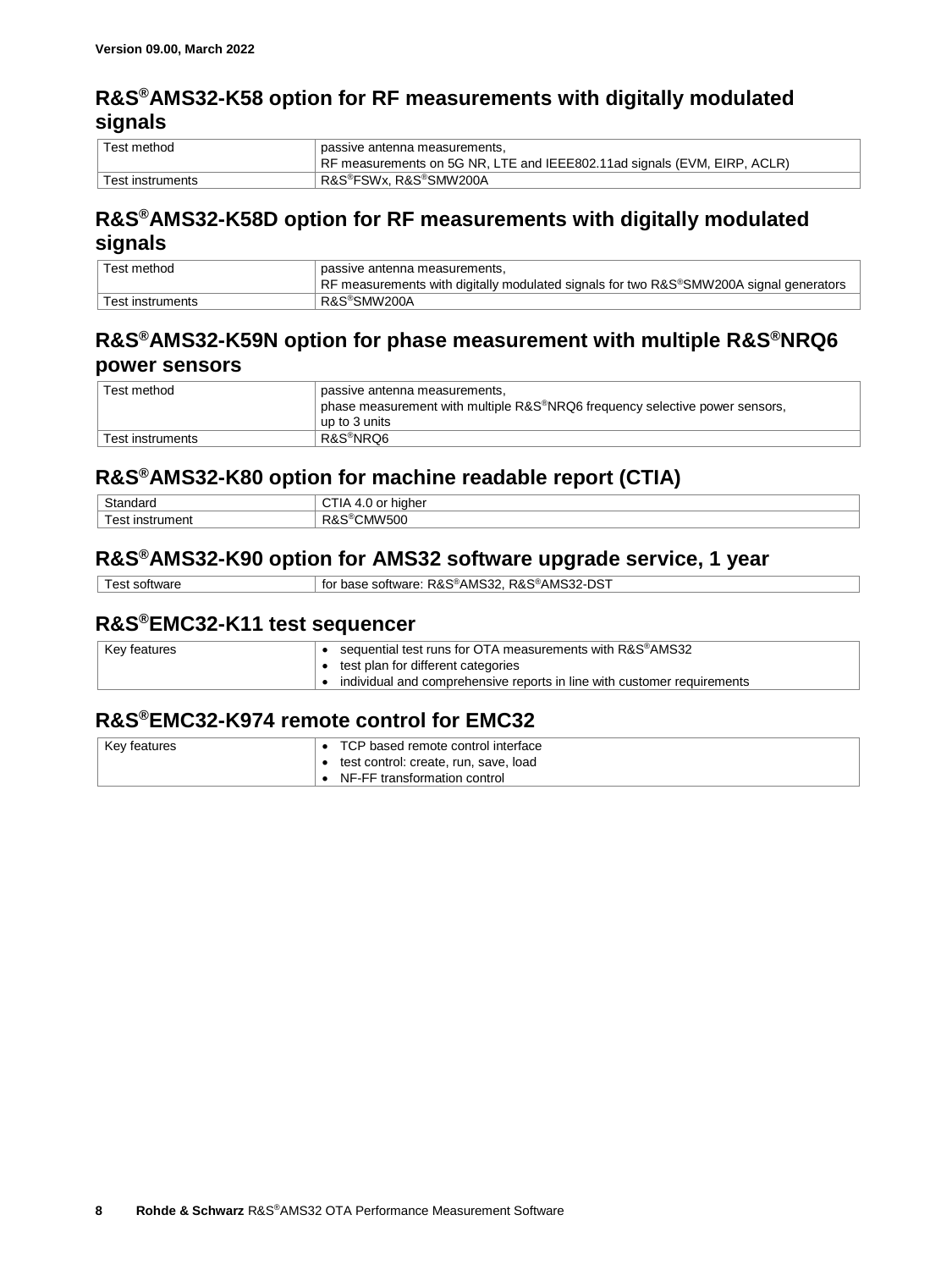# <span id="page-8-0"></span>**Options for R&S®DST200 RF diagnostic chamber**

#### <span id="page-8-1"></span>**R&S®AMS32-DST OTA measurement software**

| <b>Standards</b>    | CTIA 3.5.2 or higher, 3GPP TS 34.114 (precompliant)                                                     |  |  |  |
|---------------------|---------------------------------------------------------------------------------------------------------|--|--|--|
| Measured parameters | total radiated power (TRP)                                                                              |  |  |  |
|                     | near-horizon partial radiated power (NHPRP) (at different angles, upper and lower<br>hemisphere)        |  |  |  |
|                     | total isotropic sensitivity (TIS)                                                                       |  |  |  |
|                     | near-horizon partial isotropic sensitivity (NHPIS) (at different angles, upper and lower<br>hemisphere) |  |  |  |
|                     | intermediate sensitivity tests on mobile phones                                                         |  |  |  |
|                     | desense tests on mobile phones                                                                          |  |  |  |
| Key features        | OTA measurements on mobile phones                                                                       |  |  |  |
|                     | intermediate sensitivity tests on mobile phones                                                         |  |  |  |
|                     | desense tests on mobile phones                                                                          |  |  |  |
|                     | conducted and radiated tests                                                                            |  |  |  |
|                     | path loss and range calibration                                                                         |  |  |  |
|                     | sequencer (ability to run multiple test in sequential order with little or no user interaction)         |  |  |  |
|                     | R&D mode                                                                                                |  |  |  |
|                     | viewer mode                                                                                             |  |  |  |
|                     | configuration through intuitive GUI                                                                     |  |  |  |
| Reporting           | HTML, RTF, PDF                                                                                          |  |  |  |
|                     | 3D graphics                                                                                             |  |  |  |

#### <span id="page-8-2"></span>**R&S®AMS32-RDST TCP remote control for R&S®DST-B160 and R&S®DST-B165 3D positioners**

| Standards    | CTIA 3.5.2 or higher, 3GPP TS 34.114 (precompliant) |
|--------------|-----------------------------------------------------|
| Key features | TCP based remote control interface                  |
|              | single control of elevation and azimuth axes        |

#### <span id="page-8-3"></span>**R&S®AMS32-PK20 software license package for R&S®DST200**

| Cellular standards | GSM, GPRS, EDGE                 |
|--------------------|---------------------------------|
|                    | CDMA2000 <sup>®</sup> , 1xEV-DO |
|                    | WCDMA, HSPA                     |
|                    | LTE (FDD, TDD)                  |
|                    |                                 |

## <span id="page-8-4"></span>**R&S®AMS32-PK25 software license package for R&S®DST200**

| Cellular and wireless standards | • GSM, GPRS, EDGE                         |
|---------------------------------|-------------------------------------------|
|                                 | $\bullet$ CDMA2000 <sup>®</sup> , 1xEV-DO |
|                                 | WCDMA, HSPA<br>$\bullet$                  |
|                                 | • TD-SCDMA                                |
|                                 | $\bullet$ LTE (FDD, TDD)                  |
|                                 | WLAN, Bluetooth <sup>®</sup><br>$\bullet$ |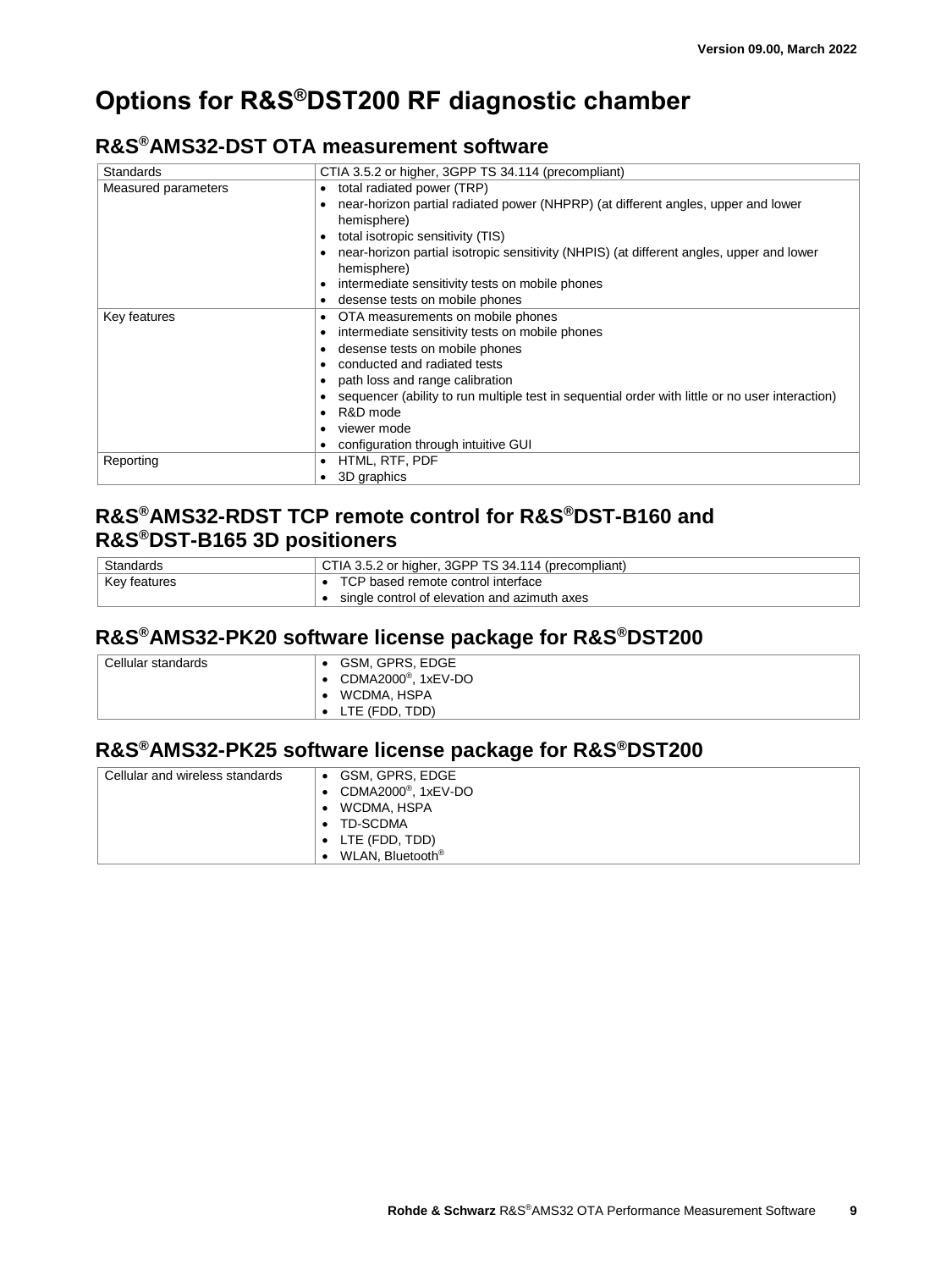# <span id="page-9-0"></span>**Ordering information**

| Designation                                                            | <b>Type</b>                 | Order No.    | <b>Required software</b><br>version |
|------------------------------------------------------------------------|-----------------------------|--------------|-------------------------------------|
|                                                                        | R&S®AMS32                   | 1508.6650K02 | $\geq 10.00$                        |
| OTA performance measurement software<br>R&S®AMS32 base software        | R&S®AMS32                   | 1508.6680.02 | $\geq 10.00$                        |
| OTA measurement software for R&S®DST200                                | R&S®AMS32-DST               | 1518.5270K02 | $\geq 10.00$                        |
| R&S®AMS32 base software for R&S®DST200                                 | R&S®AMS32-DST               |              | $\geq 10.00$                        |
| <b>Options</b>                                                         |                             | 1518.5270.02 |                                     |
| GSM, GPRS, EDGE                                                        | R&S®AMS32-K22               | 1508.6680.22 | ≥ 10.00                             |
| CDMA, CDMA2000®, 1xRTT, 1xEV-DO                                        | R&S®AMS32-K23               | 1508.6680.23 | $\geq 10.00$                        |
| WCDMA, HSPA                                                            | R&S®AMS32-K24               | 1508.6680.24 | $\geq 10.00$                        |
| WLAN, Bluetooth®                                                       | R&S <sup>®</sup> AMS32-K25  | 1508.6680.25 | $\geq 10.00$                        |
| <b>TD-SCDMA</b>                                                        | R&S®AMS32-K271              | 1508.6680.27 | $\geq 10.00$                        |
| A-GPS (GSM, CDMA, WCDMA)                                               | R&S®AMS32-K28               | 1508.6680.28 | $\geq 10.00$                        |
| LTE, SISO                                                              | R&S®AMS32-K29               | 1508.6680.29 | $\geq 10.00$                        |
| LTE, ECC, CA                                                           | R&S®AMS32-K30               | 1508.6680.30 | $\geq 10.00$                        |
| <b>LTE Advanced</b>                                                    | R&S®AMS32-K30A              | 1508.6680.10 | $\geq 10.00$                        |
| LTE, LAA                                                               | R&S <sup>®</sup> AMS32-K30L | 1508.6680.15 | ≥ 10.50                             |
| Stand-alone GNSS measurements                                          | R&S®AMS32-K34               | 1508.6680.34 | $\geq 10.40$                        |
| Extension of stand-alone GNSS measurements for                         | R&S®AMS32-K34A              | 1508.6680.71 | ≥ 11.40                             |
| technologies Galileo and BeiDou                                        |                             |              |                                     |
| LTE Cat M1, NB-IoT                                                     | R&S®AMS32-K35               | 1508.6680.35 | $\geq 10.40$                        |
| Bluetooth <sup>®</sup> low energy                                      | R&S®AMS32-K36               | 1508.6680.36 | ≥ 10.50                             |
| A-GNSS with LBS server, base option                                    | R&S®AMS32-K37               | 1508.6680.37 | $\geq 10.40$                        |
| A-GNSS for BeiDou with LBS server, LTE                                 | R&S®AMS32-K37B              | 1508.6680.72 | ≥ 11.40                             |
| A-GNSS multi-frequency                                                 | R&S®AMS32-K37F              | 1508.6680.16 | $\geq 10.60$                        |
| A-GNSS with LBS server, LTE                                            | R&S®AMS32-K37L              | 1508.6680.12 | $\geq 10.40$                        |
| OTA testing on V2X components                                          | R&S®AMS32-K38               | 1508.6680.38 | ≥ 11.40                             |
| Triggered VNA measurements                                             | R&S®AMS32-K48               | 1508.6680.48 | $\geq 10.00$                        |
| Visualization of far-field antenna measurements                        | R&S®AMS32-K49               | 1508.6680.49 | $\geq 10.35$                        |
| NF-FF transformation                                                   | R&S®AMS32-K50               | 1508.6680.50 | $\geq 10.00$                        |
| Calculation of arbitrary ground material                               | R&S®AMS32-K50G              | 1508.6680.63 | ≥ 11.20                             |
| PEC correction over metal ground plane                                 | R&S®AMS32-K50P              | 1508.6680.62 | $\geq 11.20$                        |
| Probe correction for NF-FF transformation                              | R&S®AMS32-K51               | 1508.6680.51 | $\geq 10.00$                        |
| Visualization of equivalent currents                                   | R&S®AMS32-K52               | 1508.6680.52 | $\geq 10.00$                        |
| User-defined surface currents                                          | R&S®AMS32-K52U              | 1508.6680.82 | $\geq 10.59$                        |
| NF-FF transformation, SWE                                              | R&S®AMS32-K53               | 1508.6680.53 | $\geq 10.20$                        |
| DUT offset correction                                                  | R&S®AMS32-K54               | 1508.6680.54 | $\geq 10.59$                        |
| AUT phase center calculation                                           | R&S®AMS32-K55               | 1508.6680.55 | $\geq 10.59$                        |
| Pattern measurements for AUT with active antennas                      | R&S®AMS32-K56               | 1508.6680.56 | $\geq 10.20$                        |
| Antenna tests for frequency converting DUT                             | R&S®AMS32-K57               | 1508.6680.57 | $\geq 10.35$                        |
| RF measurements with digitally modulated signals                       | R&S®AMS32-K58               | 1508.6680.58 | $\geq 10.35$                        |
| RF measurements with digitally modulated signals for                   | R&S®AMS32-K58D              | 1508.6680.18 | ≥ 11.10                             |
| two R&S®SMW200A signal generators                                      |                             |              |                                     |
| Phase measurement with multiple R&S <sup>®</sup> NRQ6 power<br>sensors | R&S®AMS32-K59N              | 1508.6680.59 | ≥ 11.20                             |
| Machine readable report (CTIA)                                         | R&S®AMS32-K80               | 1508.6680.80 | $\geq 11.00$                        |
| R&S®AMS32 software upgrade service, 1 year                             | R&S®AMS32-K90               | 1508.6680.90 | $\geq 11.00$                        |
| Test sequencer for R&S®AMS32, R&S®EMC32,<br>R&S <sup>®</sup> WMS32     | R&S®EMC32-K11               | 1117.6862.02 | $\geq 10.00$                        |
| Remote control for R&S®AMS32, R&S®EMC32,<br>R&S <sup>®</sup> WMS32     | R&S®EMC32-K974              | 1520.9879.02 | $\geq 10.00$                        |
| Options only for R&S®AMS32-DST                                         |                             |              |                                     |
| TCP remote control for R&S®DST-B160 and                                | R&S®AMS32-RDST              | 1518.5270.04 | $\geq 10.20$                        |
| R&S®DST-B165 3D positioners                                            |                             |              |                                     |
| Software license package 1 for R&S®DST200                              | R&S®AMS32-PK20              | 1518.5286.02 | $\geq 10.00$                        |
| Software license package 2 for R&S®DST200                              | R&S®AMS32-PK25              | 1508.5286.25 | $\geq 10.00$                        |

Please check the R&S®AMS32 installation CD for the required firmware versions of the test instruments. Download of R&S®AMS32 OTA performance measurement software[: www.emc32.rohde-schwarz.com](http://www.emc32.rohde-schwarz.com/)

The Bluetooth<sup>®</sup> word mark and logos are registered trademarks owned by Bluetooth SIG, Inc. and any use of such marks by Rohde & Schwarz is under license.

CDMA2000® is a registered trademark of the Telecommunications Industry Association (TIA-USA).